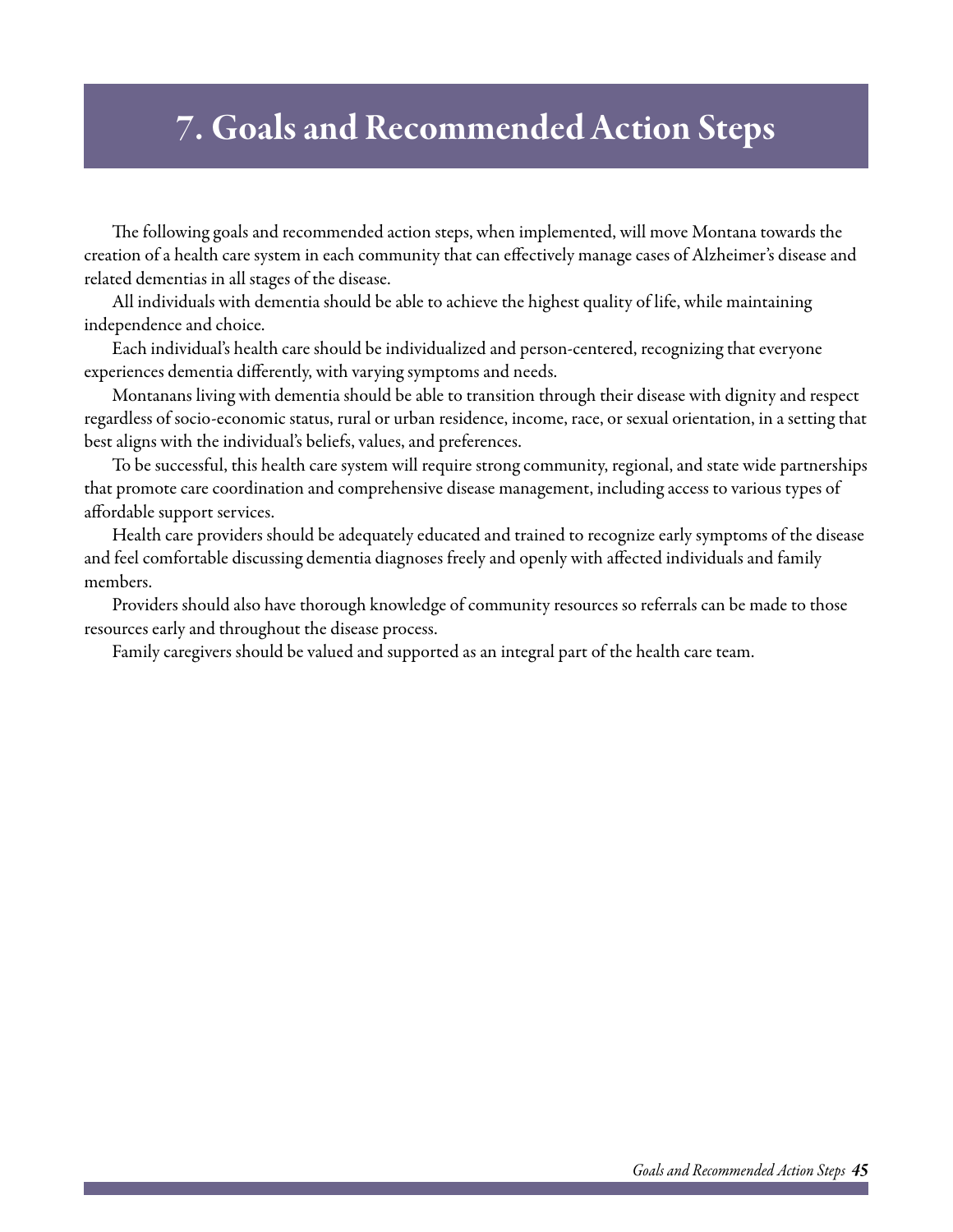# Goal 1: Public Awareness

Promote awareness and understanding about Alzheimer's disease and related dementias throughout the state to reduce stigma and enhance care.

Educate Montanans about brain health issues and encourage them to institute lifestyle changes where necessary to maintain brain health.

### Recommendations

1-A. Support the creation of an Alzheimer's disease and related dementias Facilitator position to oversee ongoing statewide public awareness and brain health initiatives in conjunction with government agencies and private sector organizations.

1-B. Build strategic public-private partnerships to develop and implement a long-term multi-pronged dementia public awareness campaign that provides information about the earliest signs of dementia, and informing how earlier diagnosis and intervention can lead to a more productive and valuable life. Partners should include the following:

- 1. State legislators and state agency officials.
- 2. Health care providers and organizations.
- 3. Allied health professionals.
- 4. Non-traditional partners such as employers, bankers, financial planners, lawyers, other private sector businesses, religious and civic groups, emergency first responders, and other professionals who may have contact with individuals with dementia.
- 5. The general public, including individuals at risk, and youth.
- 6. Individuals with dementia and their caregivers and family members.

1-C. Coordinate campaign efforts with Native American communities and Tribal health leaders.

1-D. Establish a permanent Alzheimer's Disease and Related Dementia Advisory Council to be led by the Alzheimer's disease and related dementias Facilitator, and tasked with implementing the Montana Alzheimer's and Dementias State Plan.

1-E. Facilitate outreach and public-private collaborations for individuals with specialized circumstances and needs including those with Down's syndrome with dementia, traumatic brain injury, high-risk minority populations, people with youngeronset dementia, and developmentally disabled individuals.

1-F. Adopt the action items from The Healthy Brain Initiative Road Map, which, when implemented, assists states in becoming dementiacapable. This is a national initiative coordinated through the United States Centers for Disease Control and Prevention.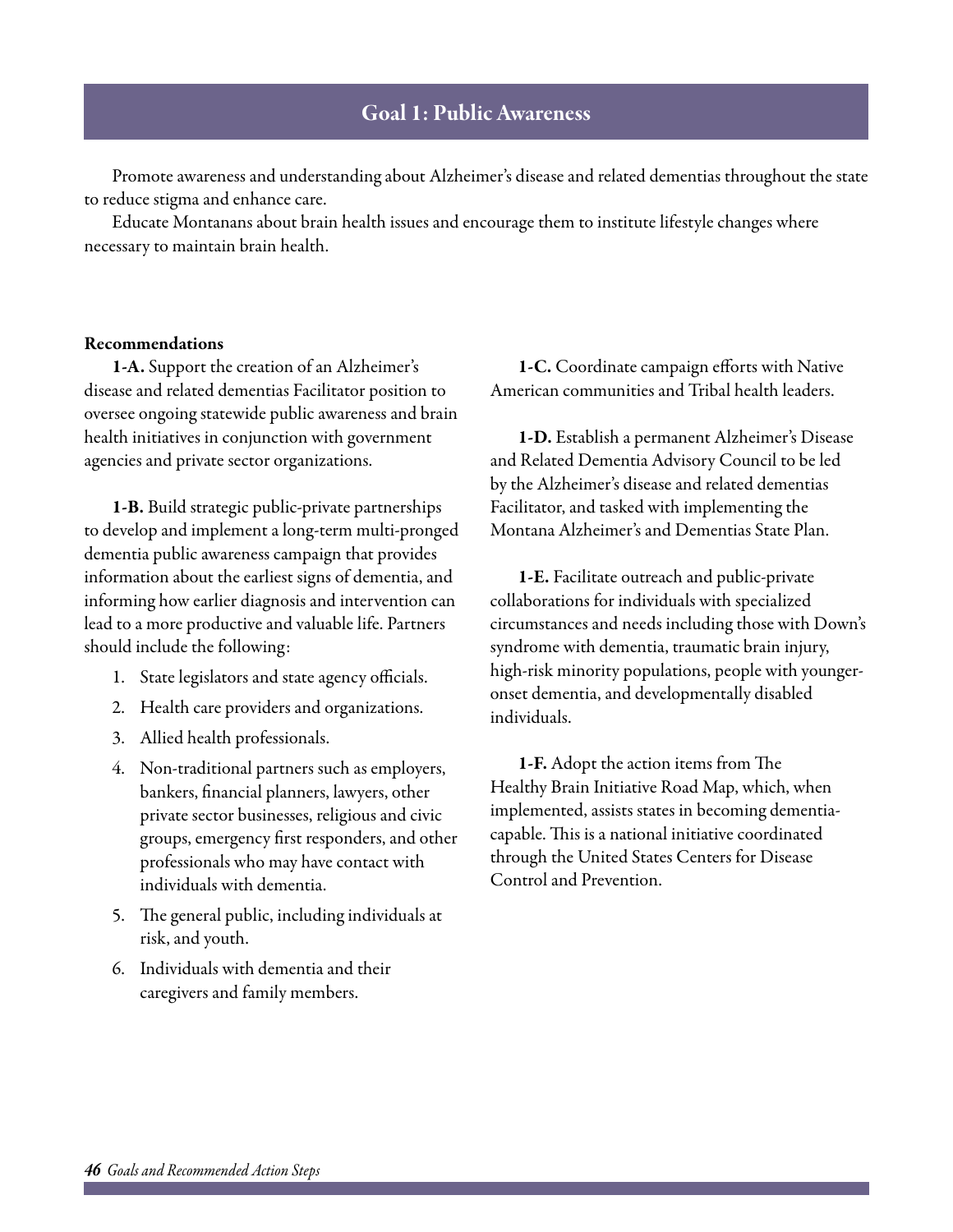# Goal 2: Early Detection and Diagnosis

Encourage health care providers, including physicians, specialists, nurse practitioners, and physician assistants, to recognize and diagnose dementia early in the disease process and refer individuals living with the disease and their family members to educational and community resources.

### Recommendations

2-A. Improve training of health care workers by providing information regarding recognition of the signs of dementia. This will allow providers to feel comfortable talking with individuals and families about memory issues and diagnosing dementia. Work in conjunction with professional organizations to develop educational requirements on dementia.

2-B. Study patterns of clinical practices throughout Montana to determine barriers to standards of care in detecting, diagnosing and treating dementia.

2-C. Educate health care providers on available community dementia resources and encourage referral of individuals and families to those resources early and throughout the disease process.

2-D. Develop a systematic approach to cognitive screening and management by creating Dementia Comprehensive Assessment and Resource Engagement (CARE) Clinics to serve as regional geriatric assessment units and dementia centers.

Dementia CARE Clinics will be responsible for assessment and early diagnosis of cognitive problems, supporting the use of innovative approaches such as group visits and services such as educational sessions from local community professionals to include lawyers, financial advisors, and social workers.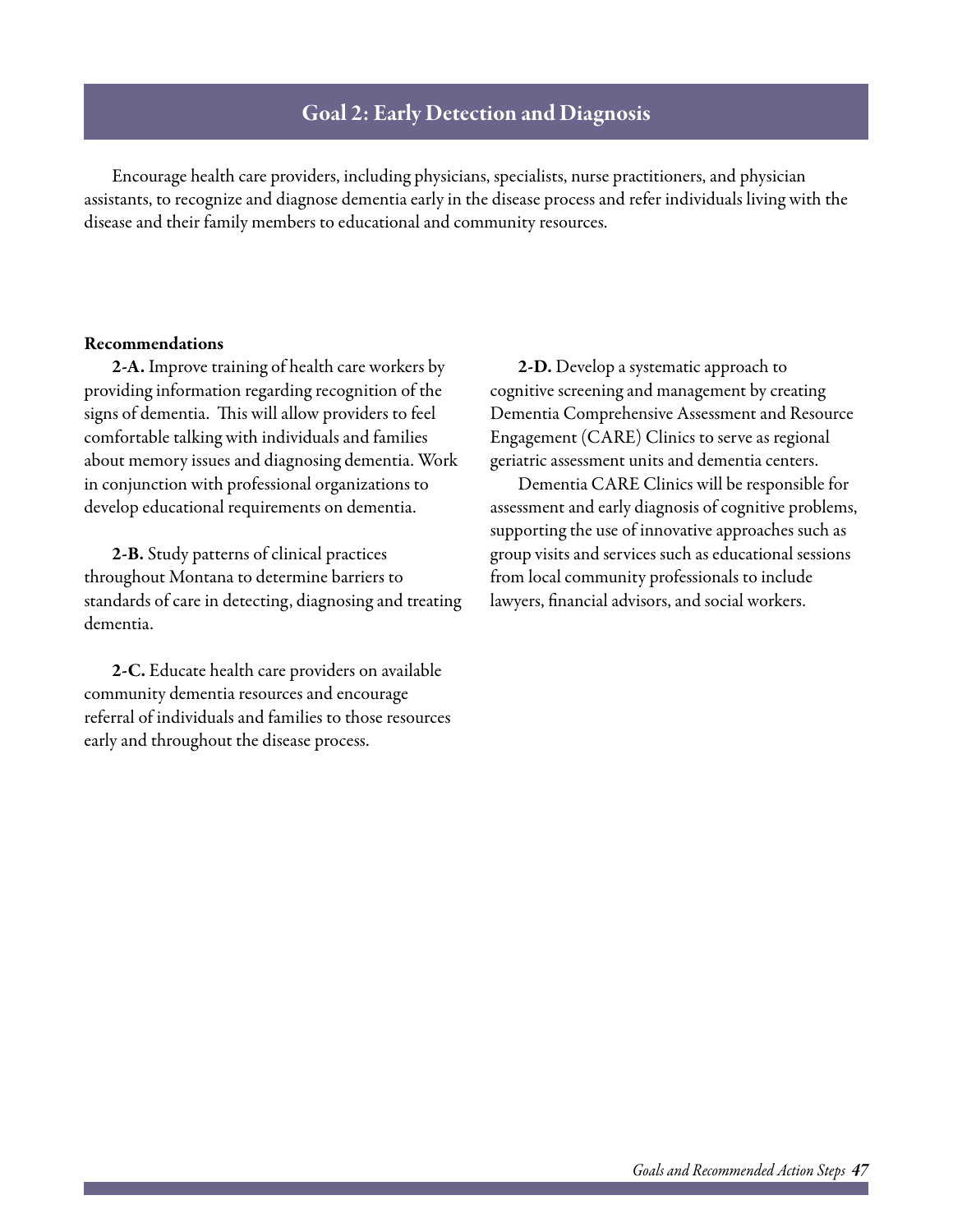# Goal 3: Legal and Financial Issues

Ensure that Montanans with Alzheimer's disease and related dementias and their family caregivers are aware of, and have access to, Montana-specific materials regarding legal and financial alternatives, enabling them to execute appropriate legal documents for their circumstances.

### Recommendations

3-A. Provide community workshops and webinars about planning for memory loss that focus on legal and financial aspects for those with cognitive impairments.

3-B. Create and provide a Legal and Financial Awareness packet for health care providers to distribute to their patients with dementia, as well as their family caregivers.

3-C. Encourage state agencies and private sector organizations to ensure that Montana-specific legal and financial resources are available for family members and their caregivers on their websites, as well as provide printed copies for Montanans who do not have computers or have difficulty accessing internet services.

3-D. Develop a Legal and Financial Awareness "train the trainer" outreach program for faith-based and volunteer organizations to enable them to assist families who have a member with cognitive impairment.

 3-E. Encourage Montanans to consider the inclusion of a dementia provision in their advanced care directives and health care powers-of-attorney.

3-F. Promote the availability of the Department of Public Health and Human Service's Adult Protective Service's Referral Line to report abuse, neglect, and financial exploitation of those with dementia.

3-G. Develop a Power of Attorney Registry or Clearinghouse mechanism similar to the Montana End-of-Life Registry that could be accessed by financial institutions or agencies upon permission of the Power of Attorney agent to simplify proof of who has legal authority to act on behalf of an individual with dementia.

3-H. Convene a group of representatives from the Native American reservations to determine how to meet the legal and financial issues they experience regarding dementia care and management.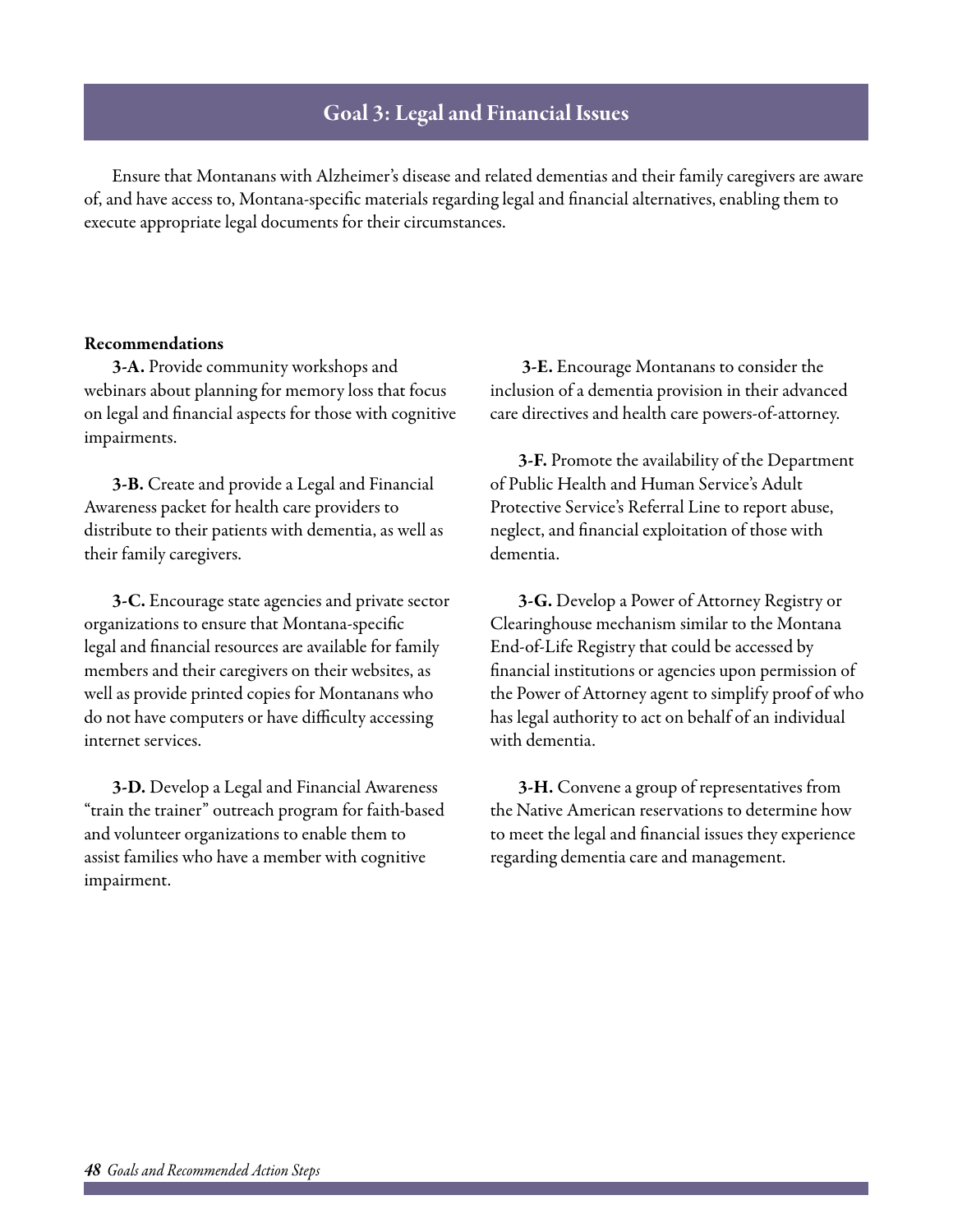# Goal 4: Person-Centered Care

Ensure that Montana adults with Alzheimer's disease and related dementias will be able to successfully age in place with dignity and respect regardless of socio-economic status, rural or urban residence, income, race, religious preference, gender identity/expression, or sexual orientation in the least restrictive setting that best fosters his/her current level of cognitive and functional ability, while maintaining a high quality of life.

### Recommendations

4-A. Train health care providers to design individualized dementia care plans. Encourage physicians and direct care providers to establish a multidisciplinary plan of care at diagnosis to follow the individual throughout the disease process, led by a navigator who will act as the family's primary contact for medical and social questions.

4-B. Recruit and train dementia-care navigators to be directly involved in the care of individuals with dementia using the Proposed Dementia Navigator System as a guide, shown in Appendix I. Navigators will help individuals with dementia and their caregivers determine the most appropriate and least restrictive setting for individuals throughout the progression of the disease.

4-C. Promote the creation of peer support groups for individuals with dementia as well as peer support groups for families and caregivers.

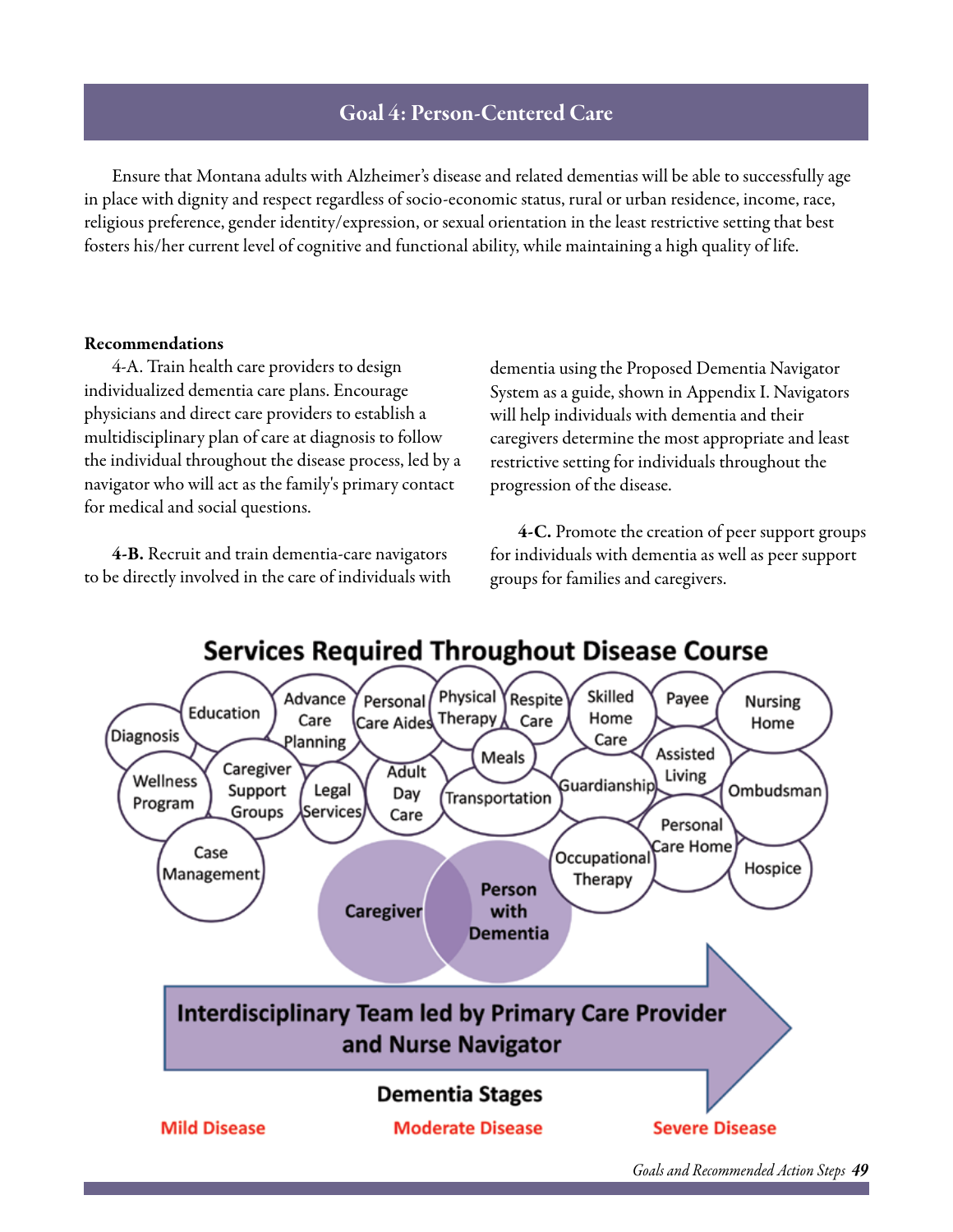# Goal 5: Workforce Education and Development

Maintain adequate numbers of direct care workers, aides, nurses, nurse practitioners, physician assistants, physicians, social workers, first responders, and other professionals. Ensure that they receive the appropriate training to meet the needs of the Alzheimer's disease and related dementias population in all care settings.

### Recommendations

5-A. Improve access to specialty providers such as psychiatric, geriatric, and palliative care physicians across the state using telehealth services. Telehealth services can provide live interfacing with specialists and other health care providers in communities lacking these medical professionals. Several telehealth/videoconferencing networks exist across Montana. Appendix H lists available telehealth networks.

5-B. Track data related to workforce shortages. Because workforce data collection in the state is inconsistent and incomplete, promote and support legislative efforts to collect standardized data on relevant licensed health care professionals.

5-C. Support the increased use of nurse practitioners and physician assistants to address the needs of individuals with dementia and their caregivers to help fill the gap of physician shortages.

5-D. Promote policy for nurse practitioners and physician assistants in states deemed "frontier" states by the Affordable Care Act, such as Montana, to be reimbursed by Medicare, Medicaid, and private insurers at 100% of Medicare allowable rate if working with vulnerable populations, such as those with Alzheimer's disease and related dementias.

5-E. Develop a state-wide Geriatric Nursing Consortium to standardize and promote geriatric education and research including dementia topics, while encouraging people to consider employment in the field of geriatrics.

5-F. Create education and outreach tools that encourage young adults to seek employment working with individuals with dementia.

5-G. Partner with nursing and other health care professional education programs to promote curriculum development that includes content to provide an interprofessional approach to deliver the skills, knowledge, and abilities to care for individuals with dementia.

5-H. Assist hospitals, nursing homes, and home and community-based service agencies with education for their workforce regarding cultural and clinical competencies in caring for individuals with dementia.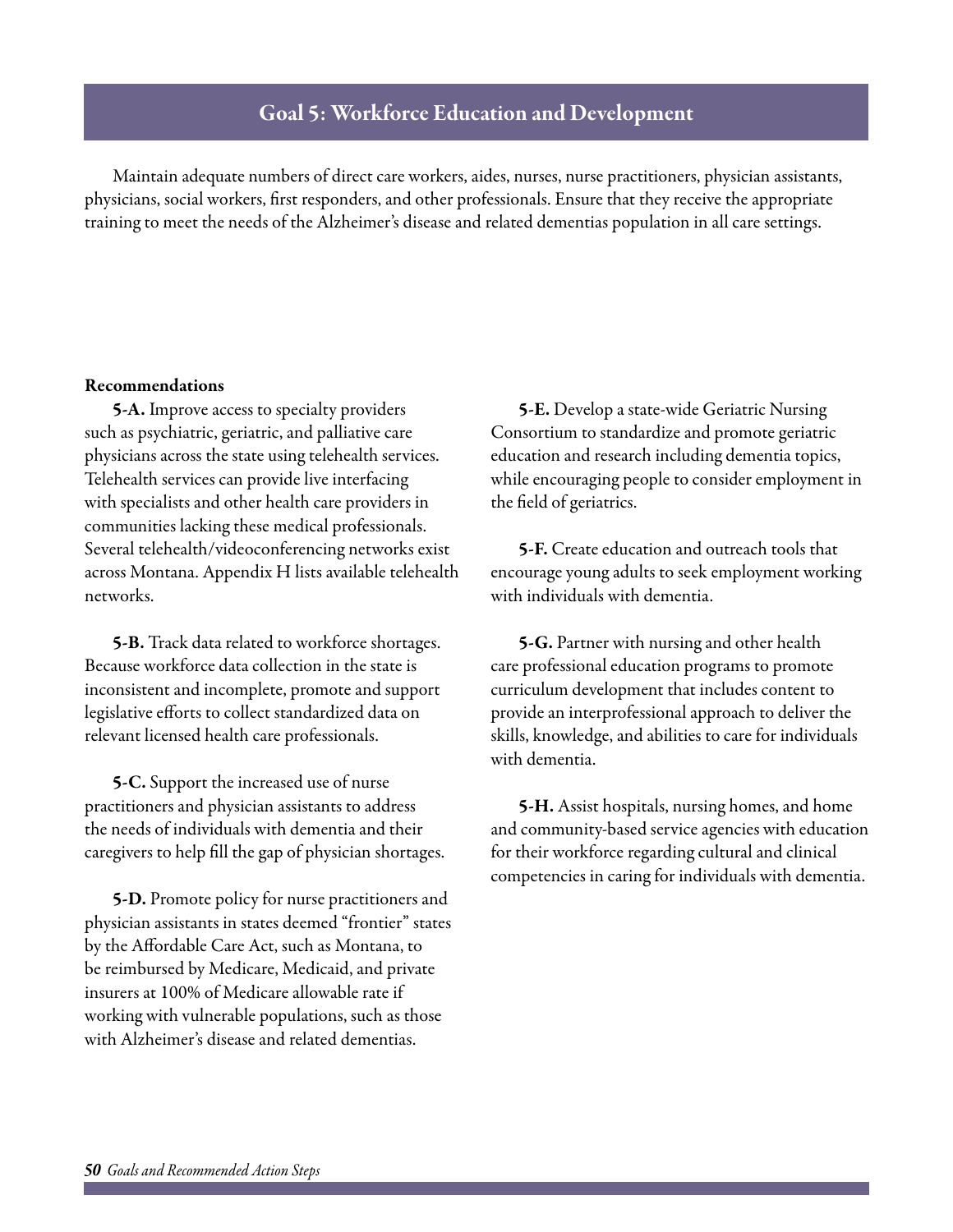# Goal 6: Build Dementia-Friendly Communities

Promote dementia-friendly communities in Montana, where individuals with Alzheimer's disease and related dementias and their caregivers are treated with respect and dignity, and are actively encouraged to participate in community life.

Make it possible for communities to be proactive in assessing community risk for individuals with dementia, such as the potential for wandering, the need for early intervention in crisis situations, and protection from financial and other forms of exploitation.

#### Recommendations

6-A. Encourage all community businesses and organizations to adopt dementia-friendly practices, including awareness training for employees. Visibly identify these businesses to assist individuals with dementia and their families in selecting businesses prepared to provide compassionate, respectful services and programs.

6-B. Develop a community-based emergency crisis intervention/prevention program that institutes a "course of action" to mitigate dementia issues for families of all cultures and economic means who find themselves at immediate risk. Situations requiring an immediate course of action from emergency personnel include such things as:

- 1. A caregiver is admitted to the hospital and there is no one else to care for the individual with dementia.
- 2. A caregiver passes away and there is no one readily available to care for the individual.
- 3. The caregiver cannot meet the needs of the individual with dementia who has a sudden/ violent change in behavior.

6-C. Promote a standardized means of drawing attention to an individual's dementia status for law enforcement and first responders such as a bracelet, necklace, or wallet card.

6-D. Implement a program at the Montana Department of Motor Vehicles to properly identify individuals affected by dementia who should not be driving.

6-E. Require training to educate law enforcement and first responders on the best practice methods of interacting with people with dementia. Integrate this training into the current Crisis Intervention Training (CIT) program.

6-F. Work with law enforcement to enhance the current missing and endangered persons alerts.

6-G. Train 'gate keepers' (e.g., bank tellers, health care providers, store clerks, home delivery staff ) to recognize the warning signs of elder abuse (physical, psychosocial, sexual, financial, and neglect) and provide reporting methods.

6-H. Promote a statewide anti-bullying, antielder abuse initiative across various care settings, including in-home services, nursing homes, assisted living residences, senior centers, and adult day programs. Such initiatives should also be employed on Native American reservations.

6-G. Assemble a group of Native American representatives to discuss the cultural needs they may experience in their communities and how to address them.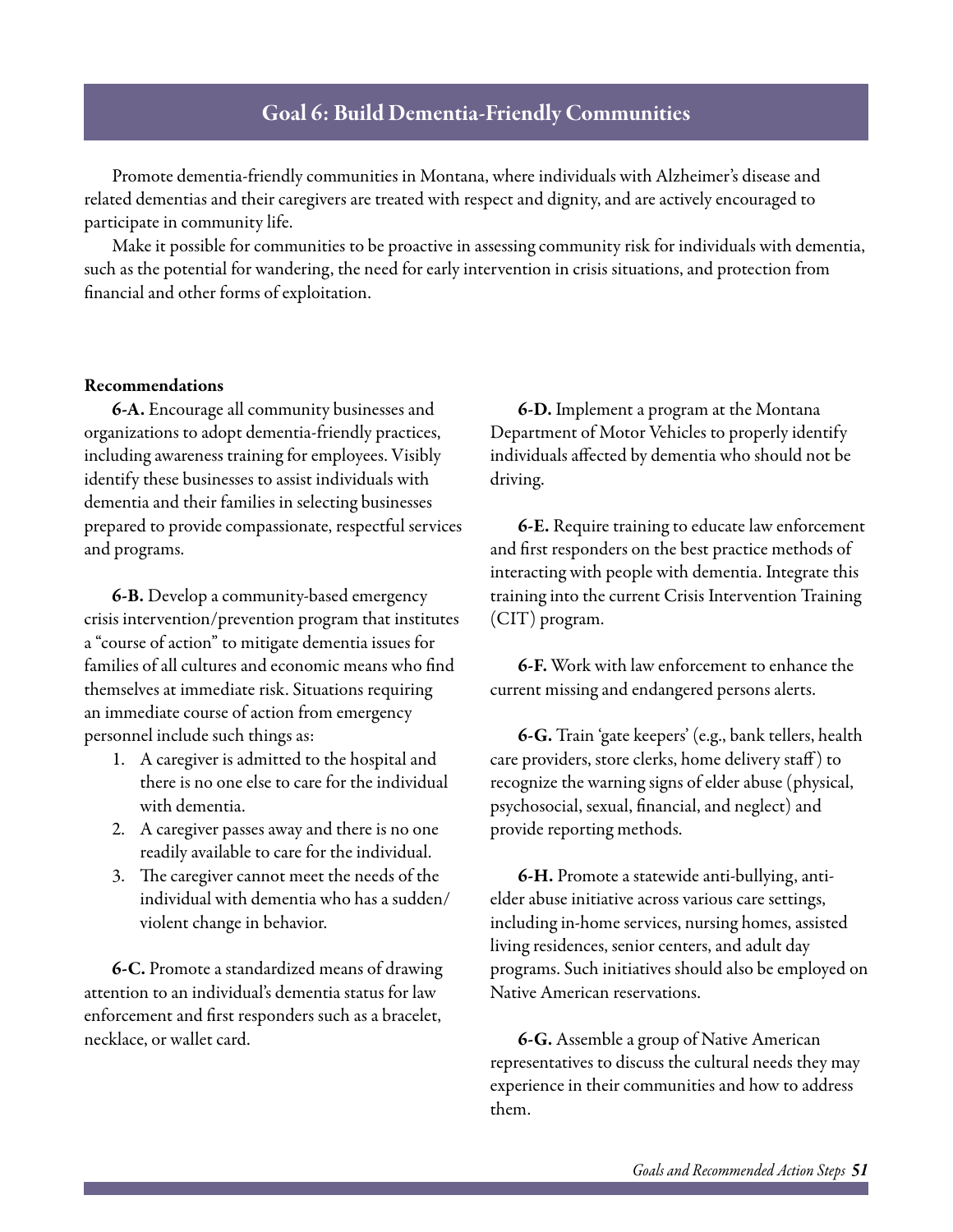# Goal 7: Caregivers

Reduce caregiver burden and stress by promoting changes in medical, social system, and employment policies that will support and empower caregivers. Promote the availability of caregiver education and support systems in all communities.

### Recommendations

7-A. Provide education, training, and easy access to information and help for caregivers and families via a variety of methods including printed materials, inperson education sessions, webinars, on-line meeting sites/videoconferencing, and support groups.

7-B. Promote the recognition and inclusion of a designated caregiver by all care providers involved in the care of an individual with dementia including primary care providers, hospitals, nursing homes, assisted living facilities, respite care centers, and community-based service providers to ensure coordinated care in all settings.

7-C. Create, publicize, and maintain support groups across the state in every community led by trained volunteers or trained facilitators, as a means of education for caregivers and others who may be facing dementia in their families.

7-D. Create curricula and provide training for dementia support group facilitators.

7-E. Expand and publicize available respite care services including those offered by the Area Agencies on Aging under the National Family Caregiver Support Program and the Montana Lifespan Respite Coalition.

7-F. Enlist and educate the faith-based community as resources that can help support families and caregivers facing dementia. Invite faith leaders and parish nurses to applicable training opportunities and request their assistance in disseminating information and materials.

7-G. Educate employers about the issues facing caregivers and families; encourage them to establish workplace policies such as flextime, telecommuting, referral services, on-site support programs, and counseling through Employee Assistance Programs. Provide employers with applicable training opportunities and request their assistance in disseminating information and materials.

7-H. Encourage employers to expand paid/ unpaid leave options specific to employees who are caregivers to individuals with dementia.

7-I. Expand Family and Medical Leave Act (FMLA) provisions in Montana to include coverage for adult care.

7-J. Establish state tax credits, similar to the child care tax credit, for caregivers and families paying for direct care services to encourage the use of early intervention and support services, such as adult day and respite care.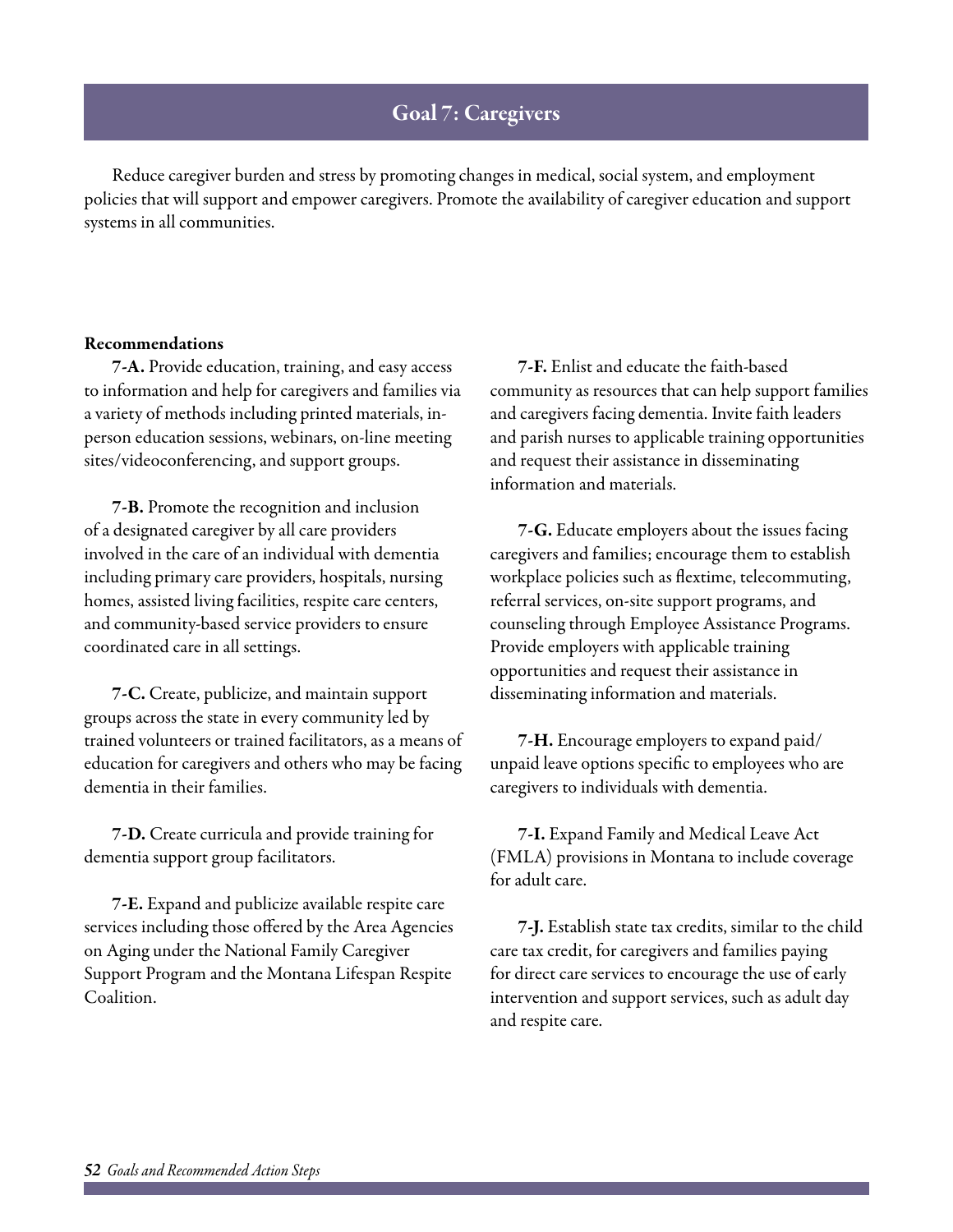# Goal 8: Home and Community-Based Services

Expand the availability of high-quality, affordable home and community-based services (HCBS) that meet the needs of the individuals living with Alzheimer's disease and related dementias, allowing them to live in the most appropriate and least restrictive setting.

### Recommendations

8-A. Promote the creation of dementia service coalitions in all communities to increase awareness, promote services, and problem solve to address needs within communities.

8-B. Expand respite care, case management, and memory assessment clinics throughout the state as these services in particular are critically lacking.

8-C. Increase the number of Medicaid Waiver slots available to allow individuals with dementia to live in the most appropriate and least restrictive setting possible.

8-D. Encourage the use of innovative technologies such as telehealth services, home care monitoring, and automated medication dispensers.

8-E. Develop creative transportation options to serve both rural and urban areas, and explore incentive programs for transportation providers who specialize in services that meet the needs of individuals with dementia.

8-F. Routinely conduct a formal needs assessment every 2-5 years to determine dementia care service needs throughout the state and also assess barriers for individuals and families to access needed services.

8-G. Enhance and actively maintain the statewide centralized database of dementia care services with real-time data regarding available community resources.

8-H. Explore and support creative approaches to financing home and community-based services. Pilot cost-sharing programs for community-based services to improve care choices, increase service options, and decrease financial burden for those currently not eligible for Medicaid.

8-I. Explore and support creative approaches to enhancing and providing home and communitybased services on the Native American reservations.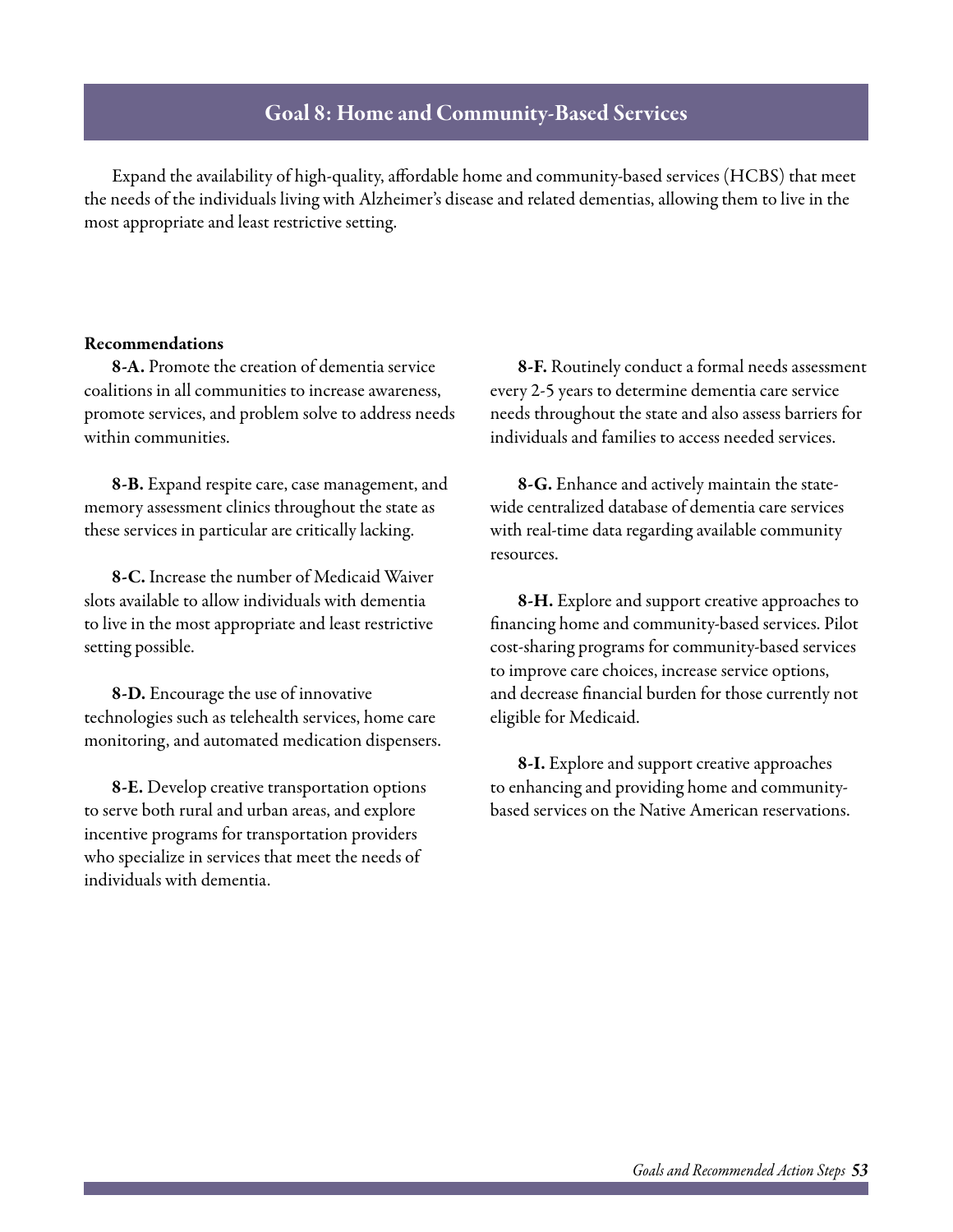# Goal 9: Residential Care Facilities

Promote wellness and maintenance of cognitive function for individuals with dementia living in residential care facilities, including assisted living facilities, personal care homes, adult foster homes, and nursing home facilities, by offering activities tailored to each individual's needs.

Train staff in non-pharmacological treatment of behavioral issues and person-centered models of care.

### Recommendations

9-A. Promote consistent use of person-centered models of care in residential care facilities that promote wellness, conservation and maintenance of cognitive function, and individualized quality of life through implementation of activities tailored to each individual.

9-B. Ensure facility staff receives dementiaspecific training and are competent in personcentered interventions in caring for individuals with dementia, and are trained in non-pharmacological treatment of behavioral issues. The goal of care should be to meet the individual's needs in his/her current setting and avoid transfers to more restrictive settings.

9-C. Create and expand the use of small memory care facilities/units for individuals with dementia who have difficult behavioral issues in an effort to avoid use of the state mental hospital and inpatient behavioral health units.

9-D. Investigate alternative, creative methods to finance facility-based care.

9-E. Convene a group of representatives from all the Native American reservations to discuss how to best meet the needs of their citizens so they feel safe, and their cultural expectations are being met in residential care facilities.

9-F. Explore the feasibility of establishing assisted living facilities on reservations.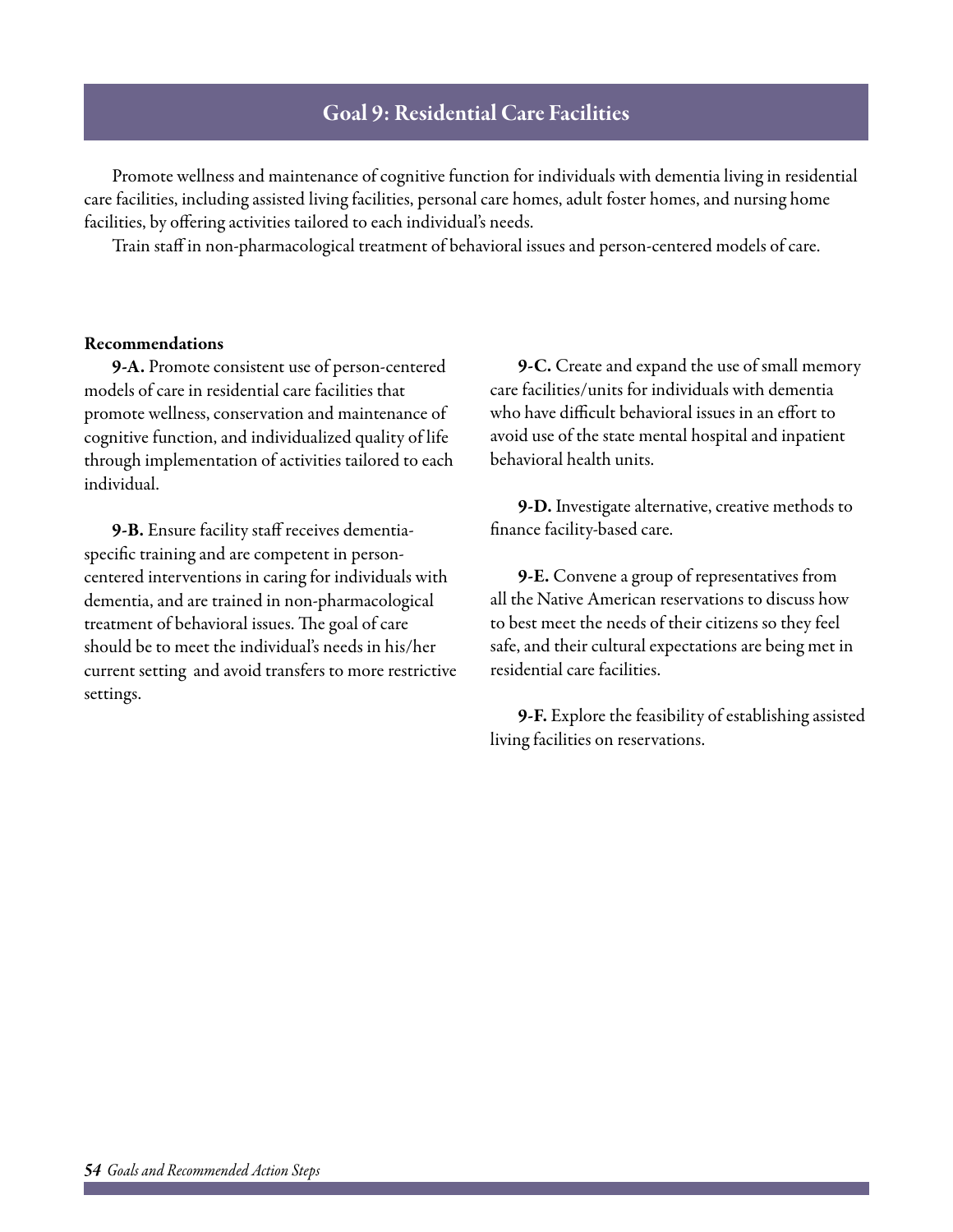# Goal 10: End-of-life Care

Provide individuals with Alzheimer's disease and related dementias who are near the end of life with high quality care focused on a palliative approach, including aggressive symptom management to ease the discomfort and complications in the later stages of the disease.

### Recommendations

10-A. Educate health care providers on the importance of having open and honest conversations with individuals and family members/caregivers regarding prognosis in severe dementia and encourage providers to assist families and caregivers to make compassionate choices.

Information about end-of-life decision making including palliative care, hospice, and right-to-die, should be offered to individuals with Alzheimer's disease and related dementias and their caregivers early in the disease process.

10-B. Educate the public about the importance of discussing advance directives and end-of-life wishes early in the disease process to allow the individuals with dementia to be involved in the decision-making process.

10-C. Ensure that individuals with dementia are not excluded from creating a DNR or POLST directive or right to die, allowing end-of-life wishes to be respected and legally recognized.

10-D. Allow individuals with dementia to benefit from hospice care and not be deprived of Medicarefunded services due to the difficulty of determining imminent death.